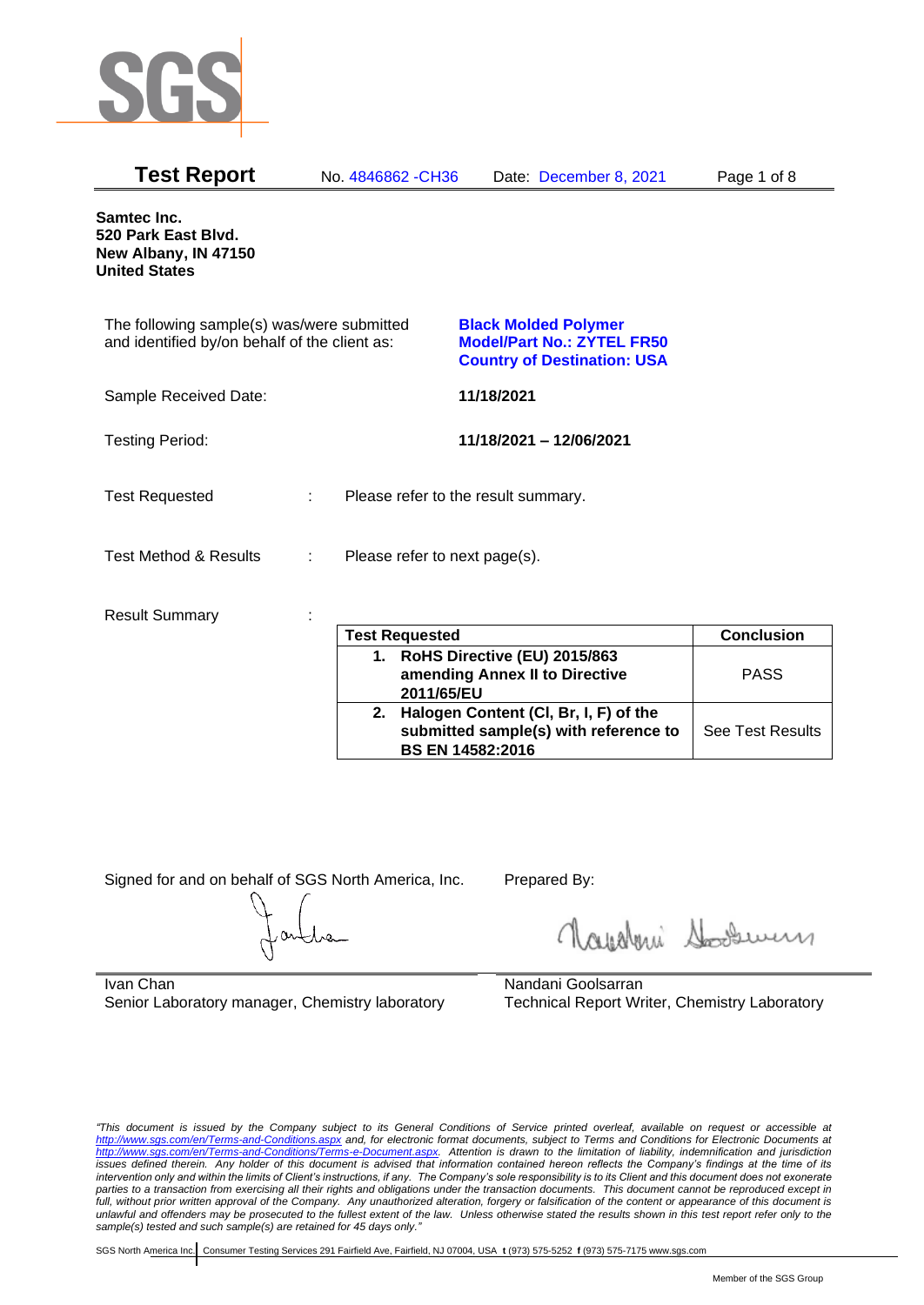

| <b>Test Report</b> | No. 4846862 - CH36 | Date: December 8, 2021 | Page 2 of 8 |
|--------------------|--------------------|------------------------|-------------|
|                    |                    |                        |             |

## **1. RoHS Directive (EU) 2015/863 amending Annex II to Directive 2011/65/EU**

### **Testing was done at an SGS Affiliate Laboratory:**

| Specimen | <b>SGS Sample ID</b>           | <b>Description</b> |
|----------|--------------------------------|--------------------|
| No.      |                                |                    |
|          | HKT21-061445.036 Black plastic |                    |

### Remarks :

 $(1)$  1 mg/kg = 1 ppm = 0.0001%

(2) MDL = Method Detection Limit

(3)  $ND = Not detected$  ( < MDL)

- (4) "-" = Not Regulated
- Test Method : With reference to IEC 62321-4:2013+A1:2017, IEC62321-5:2013, IEC62321-7-2:2017, IEC62321-6:2015 and IEC62321-8:2017, analyzed by ICP-OES, UV-Vis and GC-MS. (Decision Rule: please refer to appendix 1: Category 1)

| Test Item(s)                 | Limit | Unit  | <b>MDL</b>     | 036       |
|------------------------------|-------|-------|----------------|-----------|
| Cadmium (Cd)                 | 100   | mg/kg | $\mathbf{2}$   | <b>ND</b> |
| Lead (Pb)                    | 1,000 | mg/kg | $\overline{2}$ | <b>ND</b> |
| Mercury (Hg)                 | 1,000 | mg/kg | $\overline{2}$ | <b>ND</b> |
| Hexavalent Chromium (Cr(VI)) | 1,000 | mg/kg | 8              | <b>ND</b> |
| Sum of PBBs                  | 1,000 | mg/kg |                | <b>ND</b> |
| Monobromobiphenyl            |       | mg/kg | 5              | <b>ND</b> |
| Dibromobiphenyl              |       | mg/kg | 5              | <b>ND</b> |
| Tribromobiphenyl             |       | mg/kg | 5              | <b>ND</b> |
| Tetrabromobiphenyl           |       | mg/kg | 5              | <b>ND</b> |
| Pentabromobiphenyl           |       | mg/kg | 5              | <b>ND</b> |
| Hexabromobiphenyl            |       | mg/kg | 5              | <b>ND</b> |
| Heptabromobiphenyl           |       | mg/kg | 5              | <b>ND</b> |
| Octabromobiphenyl            |       | mg/kg | 5              | <b>ND</b> |
| Nonabromobiphenyl            |       | mg/kg | 5              | <b>ND</b> |
| Decabromobiphenyl            |       | mg/kg | 5              | <b>ND</b> |
| Sum of PBDEs                 | 1,000 | mg/kg |                | <b>ND</b> |
| Monobromodiphenyl ether      |       | mg/kg | 5              | <b>ND</b> |
| Dibromodiphenyl ether        |       | mg/kg | 5              | <b>ND</b> |
| Tribromodiphenyl ether       |       | mg/kg | 5              | <b>ND</b> |
| Tetrabromodiphenyl ether     |       | mg/kg | 5              | <b>ND</b> |
| Pentabromodiphenyl ether     |       | mg/kg | 5              | <b>ND</b> |

*"This document is issued by the Company subject to its General Conditions of Service printed overleaf, available on request or accessible at <http://www.sgs.com/en/Terms-and-Conditions.aspx> and, for electronic format documents, subject to Terms and Conditions for Electronic Documents at [http://www.sgs.com/en/Terms-and-Conditions/Terms-e-Document.aspx.](http://www.sgs.com/en/Terms-and-Conditions/Terms-e-Document.aspx) Attention is drawn to the limitation of liability, indemnification and jurisdiction issues defined therein. Any holder of this document is advised that information contained hereon reflects the Company's findings at the time of its intervention only and within the limits of Client's instructions, if any. The Company's sole responsibility is to its Client and this document does not exonerate*  parties to a transaction from exercising all their rights and obligations under the transaction documents. This document cannot be reproduced except in full, without prior written approval of the Company. Any unauthorized alteration, forgery or falsification of the content or appearance of this document is *unlawful and offenders may be prosecuted to the fullest extent of the law. Unless otherwise stated the results shown in this test report refer only to the sample(s) tested and such sample(s) are retained for 45 days only."*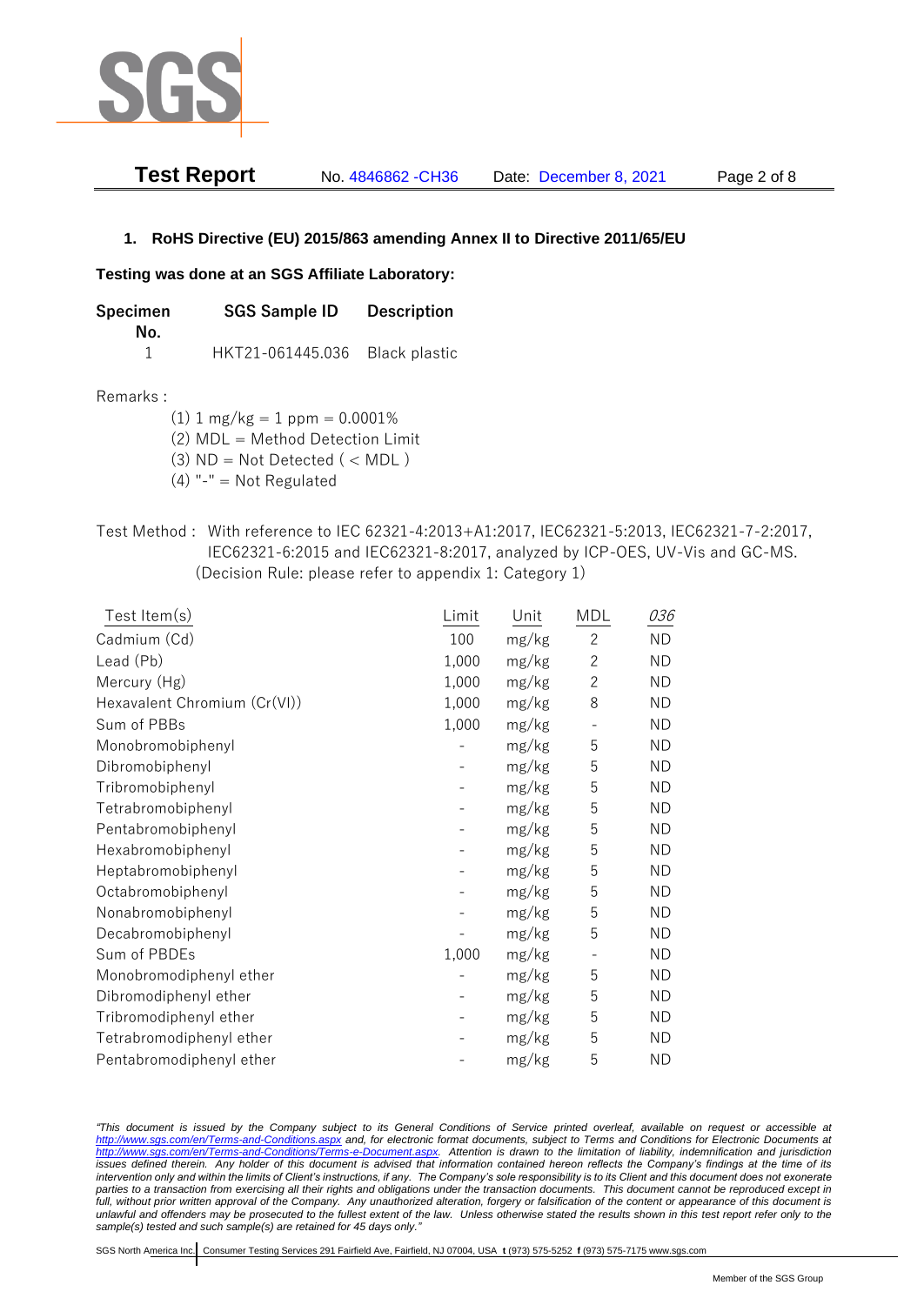

| <b>Test Report</b>                  | No. 4846862 - CH36 | Date: December 8, 2021 |     |           | Page 3 of 8 |
|-------------------------------------|--------------------|------------------------|-----|-----------|-------------|
|                                     |                    |                        |     |           |             |
| Test Item $(s)$                     | Limit              | Unit                   | MDL | 036       |             |
| Hexabromodiphenyl ether             |                    | mg/kg                  | 5   | ND        |             |
| Heptabromodiphenyl ether            |                    | mg/kg                  | 5   | ND        |             |
| Octabromodiphenyl ether             | $\qquad \qquad -$  | mg/kg                  | 5   | <b>ND</b> |             |
| Nonabromodiphenyl ether             | -                  | mg/kg                  | 5   | ND        |             |
| Decabromodiphenyl ether             |                    | mg/kg                  | 5   | ND        |             |
| Dibutyl Phthalate (DBP)             | 1,000              | mg/kg                  | 50  | ND        |             |
| Benzylbutyl Phthalate (BBP)         | 1,000              | mg/kg                  | 50  | ND        |             |
| Bis-(2-ethylhexyl) Phthalate (DEHP) | 1,000              | mg/kg                  | 50  | ND        |             |
| Diisobutyl Phthalate (DIBP)         | 1,000              | mg/kg                  | 50  | ΝD        |             |

Notes :

(1) The maximum permissible limit is quoted from RoHS Directive (EU) 2015/863. IEC 62321 series is equivalent to EN 62321 series http://www.cenelec.eu/dyn/www/f?p=104:30:1742232870351101::::FSP\_ORG\_ID,FSP\_LANG\_

ID: 1258637,25

# **2. Halogen**

# **Testing was done at an SGS Affiliate Laboratory:**

Test Method : With reference to EN 14582:2016, analysis was performed by IC.

| Test Item $(s)$ | Limit                    | Unit  | MDL | <u>036</u> |
|-----------------|--------------------------|-------|-----|------------|
| Fluorine (F)    | $-$                      | mg/kg | 50  | ΝD         |
| Chlorine (CI)   | $\overline{\phantom{0}}$ | mg/kg | 50  | ΝD         |
| Bromine (Br)    |                          | mg/kg | 50  | 64000      |
| lodine (I)      | -                        | mg/kg | 50  | ΝD         |
|                 |                          |       |     |            |

Notes :

(1) The measurement report of the expanded uncertainty with confident level 95% by coverage factor k=2, is 20% for each analyte of Fluorine, Chlorine, Bromine and Iodine.

*<sup>&</sup>quot;This document is issued by the Company subject to its General Conditions of Service printed overleaf, available on request or accessible at <http://www.sgs.com/en/Terms-and-Conditions.aspx> and, for electronic format documents, subject to Terms and Conditions for Electronic Documents at [http://www.sgs.com/en/Terms-and-Conditions/Terms-e-Document.aspx.](http://www.sgs.com/en/Terms-and-Conditions/Terms-e-Document.aspx) Attention is drawn to the limitation of liability, indemnification and jurisdiction issues defined therein. Any holder of this document is advised that information contained hereon reflects the Company's findings at the time of its intervention only and within the limits of Client's instructions, if any. The Company's sole responsibility is to its Client and this document does not exonerate*  parties to a transaction from exercising all their rights and obligations under the transaction documents. This document cannot be reproduced except in full, without prior written approval of the Company. Any unauthorized alteration, forgery or falsification of the content or appearance of this document is *unlawful and offenders may be prosecuted to the fullest extent of the law. Unless otherwise stated the results shown in this test report refer only to the sample(s) tested and such sample(s) are retained for 45 days only."*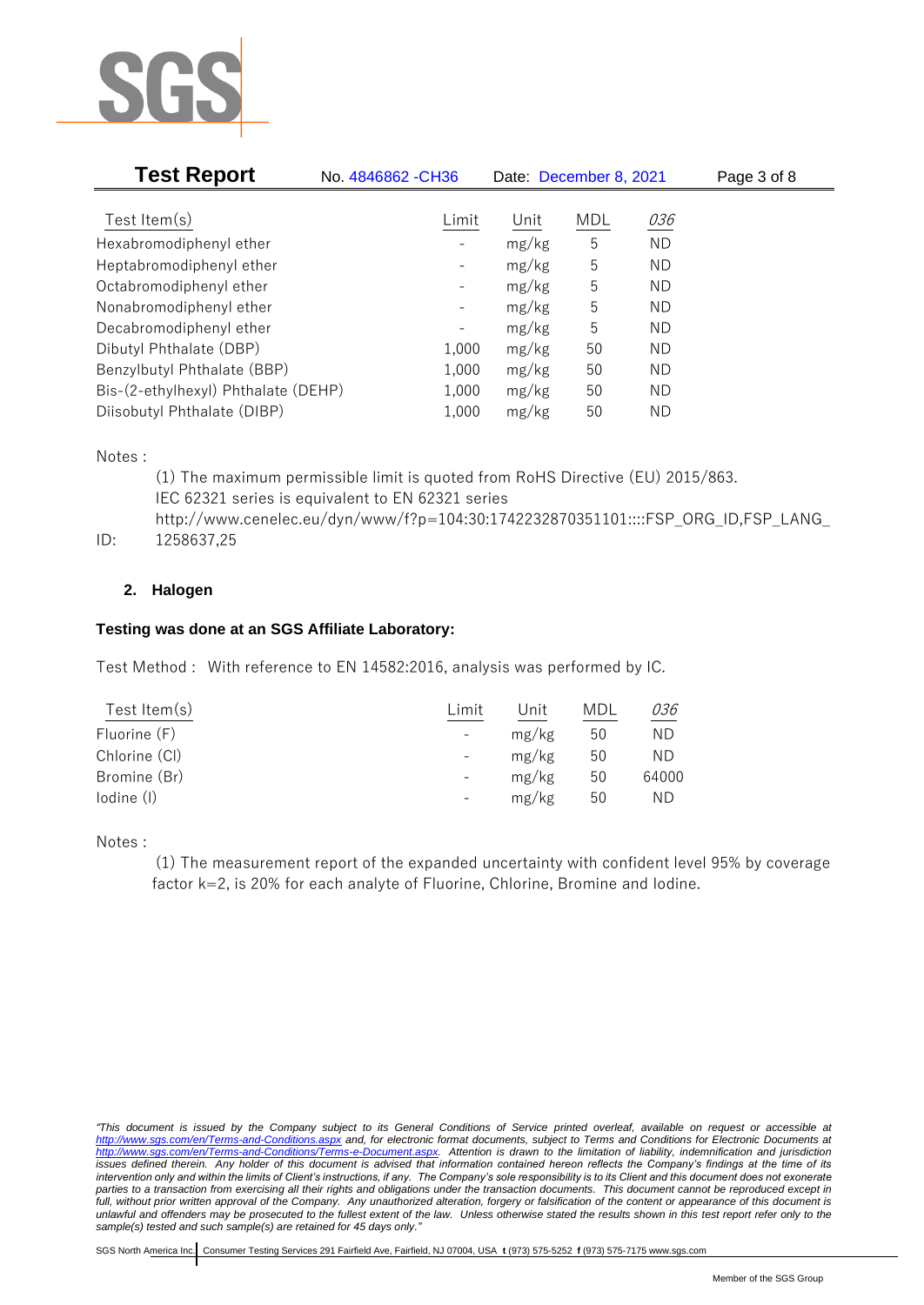

**Test Report** No. 4846862 -CH36 Date: December 8, 2021 Page 4 of 8

#### Appendix 1

| Category                | Decision Rule Statement                                                                                                                                                                                                                                                                                                                                                                                                                                                                                                                                                                                                                                                                                                                                                                                                                                                                                                                                                                                                                                                                                                                                                                                                                                                                                                                                                                                                                                                                                           |  |
|-------------------------|-------------------------------------------------------------------------------------------------------------------------------------------------------------------------------------------------------------------------------------------------------------------------------------------------------------------------------------------------------------------------------------------------------------------------------------------------------------------------------------------------------------------------------------------------------------------------------------------------------------------------------------------------------------------------------------------------------------------------------------------------------------------------------------------------------------------------------------------------------------------------------------------------------------------------------------------------------------------------------------------------------------------------------------------------------------------------------------------------------------------------------------------------------------------------------------------------------------------------------------------------------------------------------------------------------------------------------------------------------------------------------------------------------------------------------------------------------------------------------------------------------------------|--|
| $\overline{1}$          | The decision rule for conformity reporting is based on the non-binary statement with guard band (is<br>equal to the expanded measurement uncertainty with a 95% coverage probability, w = U95) in<br>ILAC-G8:09/2019 Clause 4.2.3.<br>"Pass - the measured value is within (or below / above) the acceptance limit, where the<br>А.<br>acceptance limit is below / above to the quard band." or "Pass - The measured values were<br>observed in tolerance at the points tested. The specific false accept risk is up to 2.5%.".<br>"Conditional Pass - The measured values were observed in tolerance at the points tested.<br>В.<br>However, a portion of the expanded measurement uncertainty intervals about one or more<br>measured values exceeded / out of tolerance. When the measured result is close to the<br>tolerance, the specific false accept risk is up to 50%."<br>C.<br>"Conditional Fail - One or more measured values were observed out of tolerance at the<br>points tested. However, a portion of the expanded measurement uncertainty intervals about<br>one or more measured values were in tolerance. When the measured result is close to the<br>tolerance, the specific false reject risk is up to 50%.".<br>"Fail - the measured value is out of (or below / above) the tolerance limit added / subtracted<br>D.<br>to the quard band." or "Fail - One or more measured values were observed out of tolerance<br>at the points tested". The specific false reject risk is up to 2.5%. |  |
| $\overline{2}$          | The decision rule for conformity reporting is based on BS EN 1811:2011+A1:2015: Reference test<br>method for release of nickel from all post assemblies which are inserted into pierced parts of the<br>human body and articles intended to come into direct and prolonged contact with the skin in<br>Section 9.2 interpretation of results.                                                                                                                                                                                                                                                                                                                                                                                                                                                                                                                                                                                                                                                                                                                                                                                                                                                                                                                                                                                                                                                                                                                                                                     |  |
| $\overline{3}$          | The decision rule for conformity reporting is based on the general consideration of simple<br>acceptance as stated in ISO/IEC Guide 98-3: "Uncertainty of measurement - Part 3: Guide to the<br>expression of uncertainty in measurement (GUM 1995)", and more specifically for analytical<br>measurements to the EURACHEM/CITAC Guide 2012 "Quantifying Uncertainty in Analytical<br>Measurement <sup>*</sup>                                                                                                                                                                                                                                                                                                                                                                                                                                                                                                                                                                                                                                                                                                                                                                                                                                                                                                                                                                                                                                                                                                    |  |
| 4                       | The decision rule for conformity reporting is according to the IEC 62321-7-1 Edition 1.0 2015-09<br>Section 7: Table 1-(comparison to standard and interpretation of result)                                                                                                                                                                                                                                                                                                                                                                                                                                                                                                                                                                                                                                                                                                                                                                                                                                                                                                                                                                                                                                                                                                                                                                                                                                                                                                                                      |  |
| 5                       | The decision rule for conformity reporting is according to the IEC 62321-3-1 Edition 1.0 2013-06<br>Annex A.3 interpretation of result.                                                                                                                                                                                                                                                                                                                                                                                                                                                                                                                                                                                                                                                                                                                                                                                                                                                                                                                                                                                                                                                                                                                                                                                                                                                                                                                                                                           |  |
| 6                       | The decision rule for conformity reporting is according to the GB/T 26125-2011 Annex A to H                                                                                                                                                                                                                                                                                                                                                                                                                                                                                                                                                                                                                                                                                                                                                                                                                                                                                                                                                                                                                                                                                                                                                                                                                                                                                                                                                                                                                       |  |
| 7                       | The decision rule for conformity reporting is according to the requested specification or standard<br>(ASTM F963-17 section 4.3.5)                                                                                                                                                                                                                                                                                                                                                                                                                                                                                                                                                                                                                                                                                                                                                                                                                                                                                                                                                                                                                                                                                                                                                                                                                                                                                                                                                                                |  |
| $\overline{\mathbf{8}}$ | The decision rule for conformity reporting is according to the requested specification or standard<br>(AS/NZS ISO 8124 Part 3 section 4.2)                                                                                                                                                                                                                                                                                                                                                                                                                                                                                                                                                                                                                                                                                                                                                                                                                                                                                                                                                                                                                                                                                                                                                                                                                                                                                                                                                                        |  |
| Remark                  | If the decision rule is not feasible to be used and the uncertainty of the result is able to be provided,<br>the uncertainty range of the result will be shown in the report. Otherwise, only result will be shown<br>in the report.                                                                                                                                                                                                                                                                                                                                                                                                                                                                                                                                                                                                                                                                                                                                                                                                                                                                                                                                                                                                                                                                                                                                                                                                                                                                              |  |

*"This document is issued by the Company subject to its General Conditions of Service printed overleaf, available on request or accessible at <http://www.sgs.com/en/Terms-and-Conditions.aspx> and, for electronic format documents, subject to Terms and Conditions for Electronic Documents at [http://www.sgs.com/en/Terms-and-Conditions/Terms-e-Document.aspx.](http://www.sgs.com/en/Terms-and-Conditions/Terms-e-Document.aspx) Attention is drawn to the limitation of liability, indemnification and jurisdiction issues defined therein. Any holder of this document is advised that information contained hereon reflects the Company's findings at the time of its intervention only and within the limits of Client's instructions, if any. The Company's sole responsibility is to its Client and this document does not exonerate parties to a transaction from exercising all their rights and obligations under the transaction documents. This document cannot be reproduced except in*  full, without prior written approval of the Company. Any unauthorized alteration, forgery or falsification of the content or appearance of this document is *unlawful and offenders may be prosecuted to the fullest extent of the law. Unless otherwise stated the results shown in this test report refer only to the sample(s) tested and such sample(s) are retained for 45 days only."*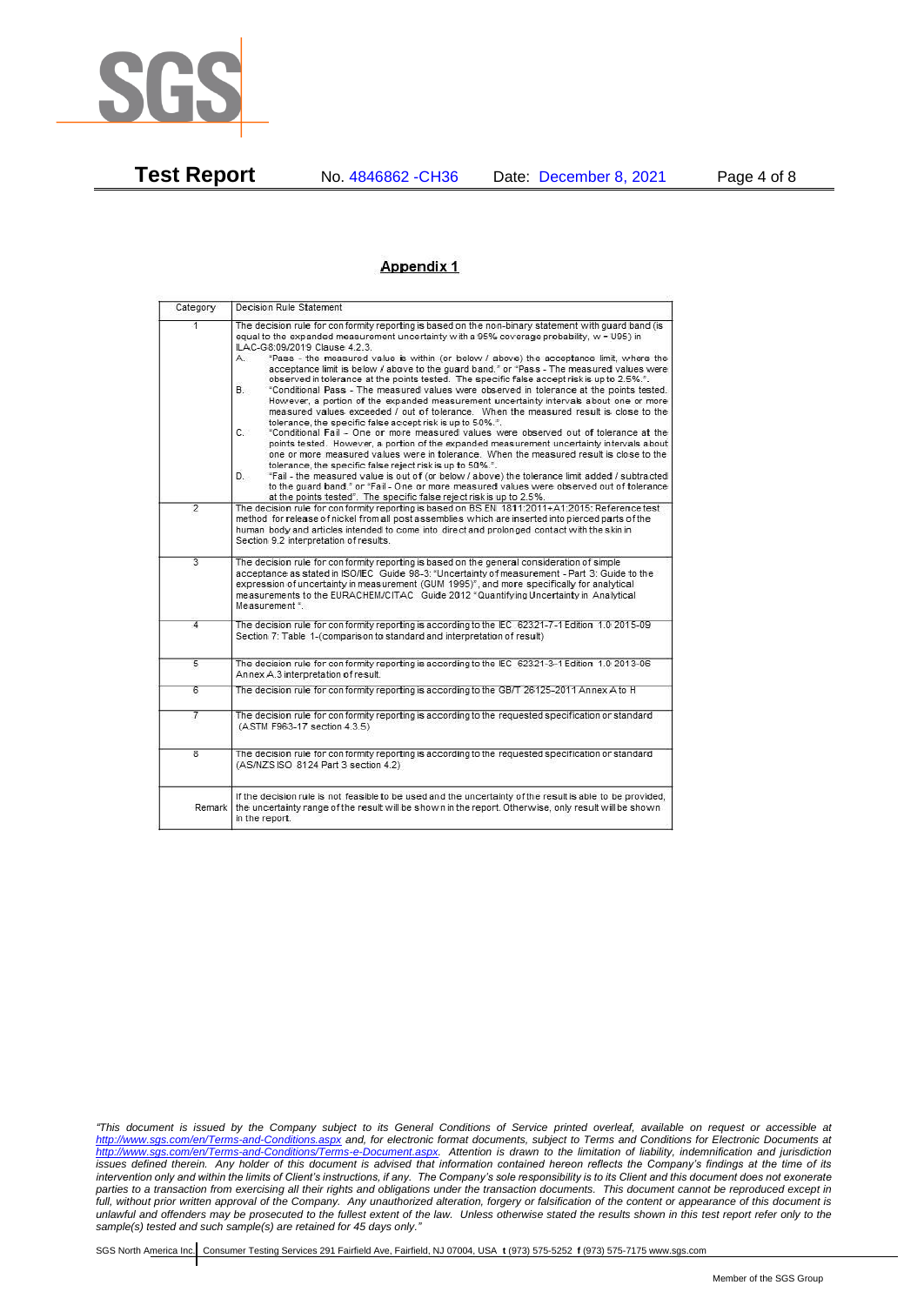

| <b>Test Report</b><br>No. 4846862 - CH36<br>Page 5 of 8<br>Date: December 8, 2021 |
|-----------------------------------------------------------------------------------|
|-----------------------------------------------------------------------------------|

Flowchart:



Note: 1) Boiling water test method was also performed for the analysis of Cr (VI) in metal sample.

The polymeric samples were dissolved totally by pre-conditioning method according to  $2)$ above flow chat for Cd, Pb and Hg contents analysis.

| Operator:      | Chiu Kan Yuen/ Tang Koon Pang (Acid digestion) |  |
|----------------|------------------------------------------------|--|
|                | Chiu Kan Yuen (Dry Ashing)                     |  |
|                | Nick Liu (Hexavalent Chromium)                 |  |
|                | Kent Wan (PBBs and PBDEs)                      |  |
| Section Chief: | Chan Chun Kit, Dickson                         |  |

*"This document is issued by the Company subject to its General Conditions of Service printed overleaf, available on request or accessible at <http://www.sgs.com/en/Terms-and-Conditions.aspx> and, for electronic format documents, subject to Terms and Conditions for Electronic Documents at [http://www.sgs.com/en/Terms-and-Conditions/Terms-e-Document.aspx.](http://www.sgs.com/en/Terms-and-Conditions/Terms-e-Document.aspx) Attention is drawn to the limitation of liability, indemnification and jurisdiction issues defined therein. Any holder of this document is advised that information contained hereon reflects the Company's findings at the time of its intervention only and within the limits of Client's instructions, if any. The Company's sole responsibility is to its Client and this document does not exonerate*  parties to a transaction from exercising all their rights and obligations under the transaction documents. This document cannot be reproduced except in full, without prior written approval of the Company. Any unauthorized alteration, forgery or falsification of the content or appearance of this document is *unlawful and offenders may be prosecuted to the fullest extent of the law. Unless otherwise stated the results shown in this test report refer only to the sample(s) tested and such sample(s) are retained for 45 days only."*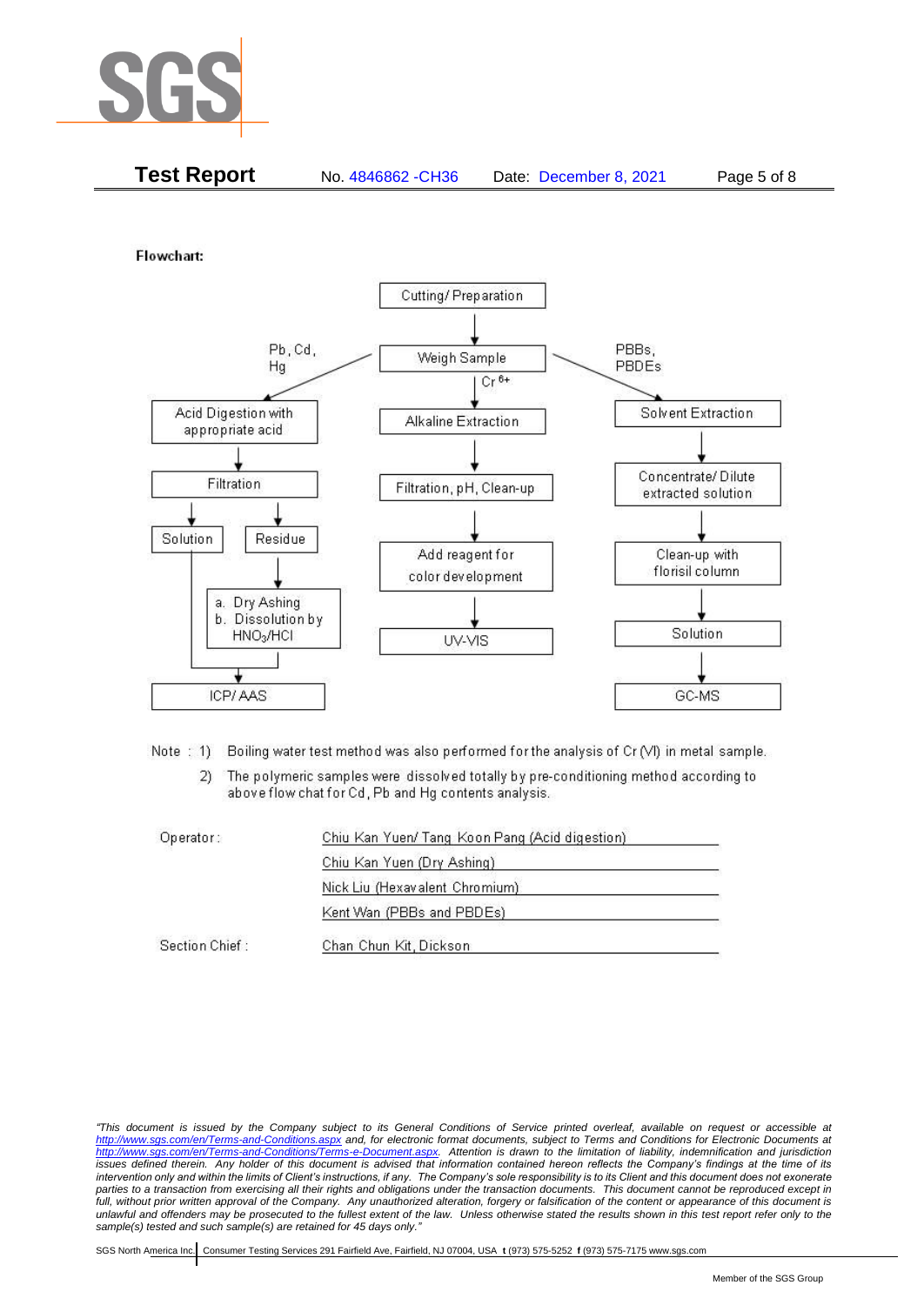

| <b>Test Report</b> | No. 4846862 - CH36 | Date: December 8, 2021 | Page 6 of 8 |
|--------------------|--------------------|------------------------|-------------|
|                    |                    |                        |             |

#### **Flowchart for Phthalates measurement**

Method: IEC 62321-8:2017



| Tested by  | Lumpy Lee   |  |
|------------|-------------|--|
| Checked by | Edmund Kwan |  |

*<sup>&</sup>quot;This document is issued by the Company subject to its General Conditions of Service printed overleaf, available on request or accessible at <http://www.sgs.com/en/Terms-and-Conditions.aspx> and, for electronic format documents, subject to Terms and Conditions for Electronic Documents at [http://www.sgs.com/en/Terms-and-Conditions/Terms-e-Document.aspx.](http://www.sgs.com/en/Terms-and-Conditions/Terms-e-Document.aspx) Attention is drawn to the limitation of liability, indemnification and jurisdiction issues defined therein. Any holder of this document is advised that information contained hereon reflects the Company's findings at the time of its intervention only and within the limits of Client's instructions, if any. The Company's sole responsibility is to its Client and this document does not exonerate*  parties to a transaction from exercising all their rights and obligations under the transaction documents. This document cannot be reproduced except in full, without prior written approval of the Company. Any unauthorized alteration, forgery or falsification of the content or appearance of this document is *unlawful and offenders may be prosecuted to the fullest extent of the law. Unless otherwise stated the results shown in this test report refer only to the sample(s) tested and such sample(s) are retained for 45 days only."*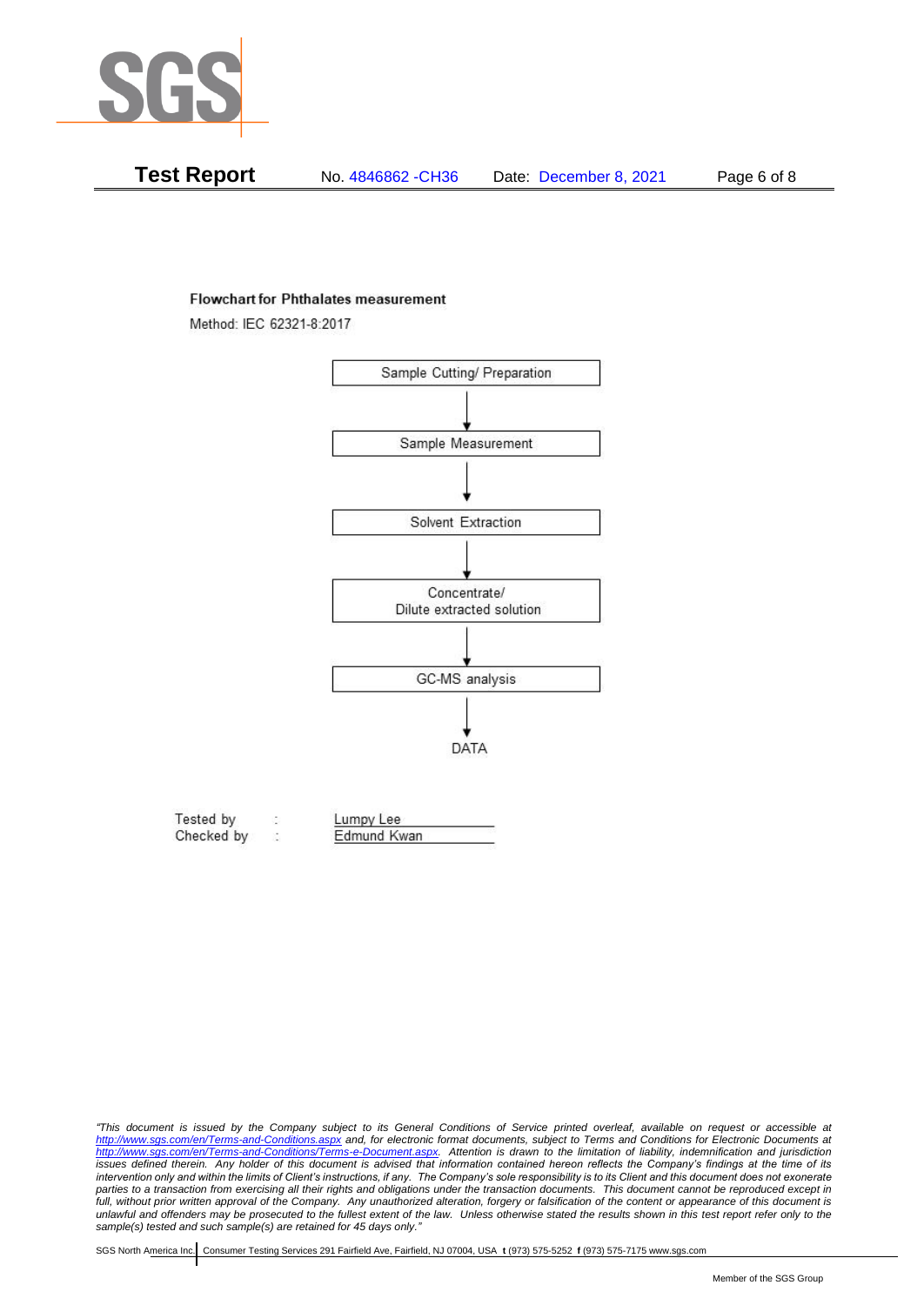

**Test Report** No. 4846862 -CH36 Date: December 8, 2021 Page 7 of 8

## **Flowchart for Halogen Free Test**

Method: BS EN14582:2016



Operator: Tang Ying Sam Supervisor: Chan Chun Kit (Dickson)

*"This document is issued by the Company subject to its General Conditions of Service printed overleaf, available on request or accessible at <http://www.sgs.com/en/Terms-and-Conditions.aspx> and, for electronic format documents, subject to Terms and Conditions for Electronic Documents at [http://www.sgs.com/en/Terms-and-Conditions/Terms-e-Document.aspx.](http://www.sgs.com/en/Terms-and-Conditions/Terms-e-Document.aspx) Attention is drawn to the limitation of liability, indemnification and jurisdiction issues defined therein. Any holder of this document is advised that information contained hereon reflects the Company's findings at the time of its intervention only and within the limits of Client's instructions, if any. The Company's sole responsibility is to its Client and this document does not exonerate parties to a transaction from exercising all their rights and obligations under the transaction documents. This document cannot be reproduced except in*  full, without prior written approval of the Company. Any unauthorized alteration, forgery or falsification of the content or appearance of this document is *unlawful and offenders may be prosecuted to the fullest extent of the law. Unless otherwise stated the results shown in this test report refer only to the sample(s) tested and such sample(s) are retained for 45 days only."*